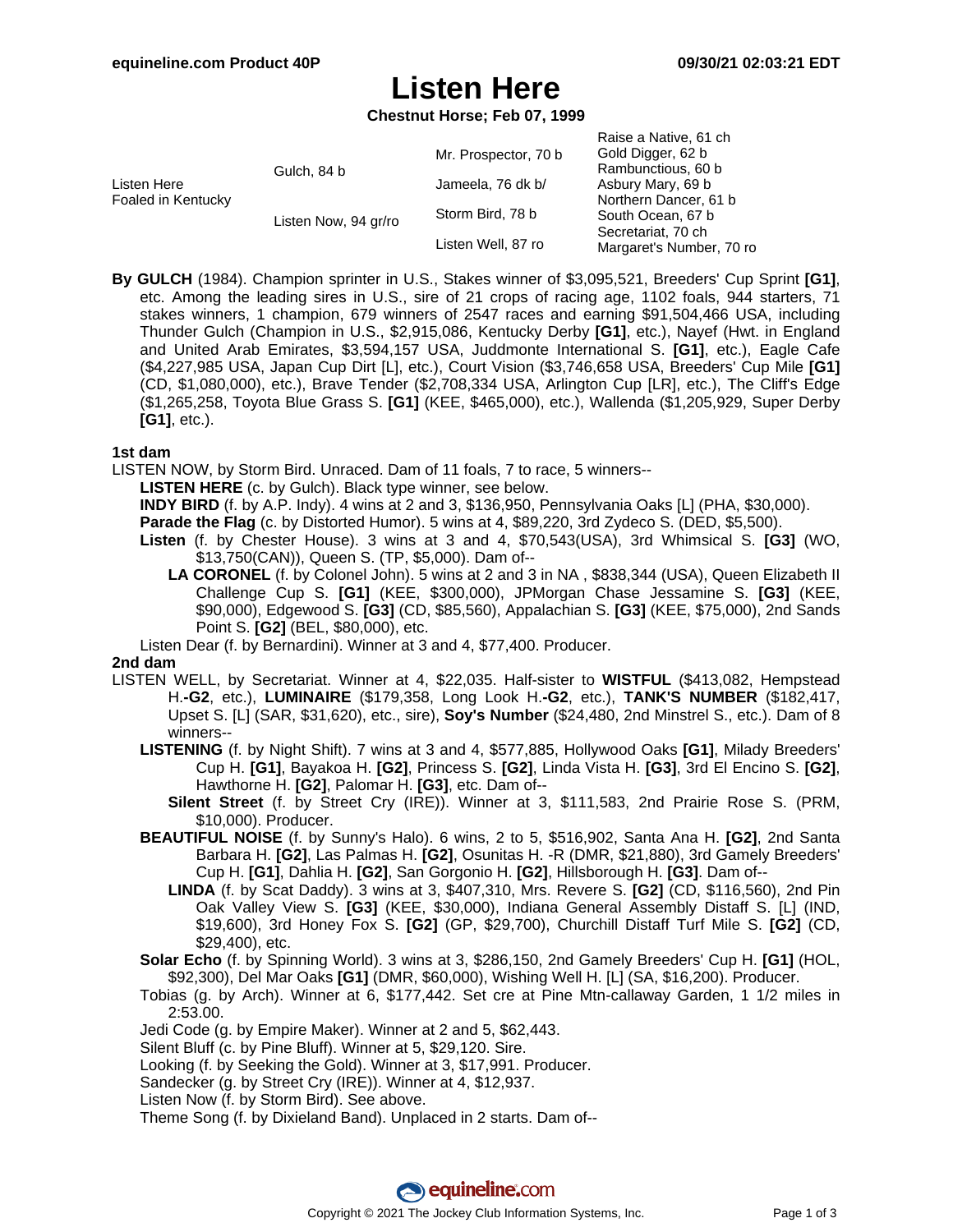# **Listen Here**

## **Chestnut Horse; Feb 07, 1999**

**DONTBLAMEROCKET** (g. by Blame). 7 wins, 3 to 6, \$377,175, Colonel E. R. Bradley S. [L] (FG, \$75,000), 2nd Muniz Memorial Classic S. **[G2]** (FG, \$60,000). Set ncr at Kentucky Downs, 1 mile 70 yards in 1:39.47.

### **3rd dam**

- **MARGARET'S NUMBER**, by Native Charger. 11 wins, 2 to 4, \$128,995, Margate H.**-G3**, Colonial H.**-G3**, 2nd Seashore H.**-G3**, Pageant H.**-G3**, Mermaid S. Half-sister to **Kennedy Express** (\$74,435, 2nd Santa Ynez S.**-G3**), **Done Wrong** (\$52,149, 2nd Harvest H., etc.). Dam of 8 winners--
	- **WISTFUL** (f. by Maribeau). 12 wins at 3 and 4, \$413,082, Hempstead H.**-G2**, Rampart H., Busher H., Honey Bee H., Poinciana H., Stardust S., Mademoiselle S., Glassboro H.-R, etc. Dam of-- **Mikimodo** (f. by Double Negative). 5 wins at 3 and 4, \$122,545, 3rd Fair Haven H. -R (MTH, \$4,950). Producer.
		- Cloud Break (f. by Dr. Carter). Unraced. Dam of--
			- **LOST IN THE FOG** (c. by Lost Soldier). 11 wins in 14 starts, 2 to 4, \$978,099, Champion sprinter in U.S., King's Bishop S. **[G1]** (SAR, \$150,000), Carry Back S. **[G2]** (CRC, \$177,000), Riva Ridge Breeders' Cup S. **[G2]** (BEL, \$90,000), Swale S. **[G2]** (GP, \$90,000), Bay Shore S. **[G3]** (AQU, \$90,000), etc.
			- **How About My Place** (c. by Out of Place). 2 wins at 2, \$41,589, 3rd Inaugural S. [L] (TAM, \$6,000).
			- Amusing (f. by Distorted Humor). Winner at 2, \$42,693. Dam of--
				- **ROSE TREE** (f. by Harlan's Holiday). 6 wins, 2 to 4, \$336,976, Mrs. Penny S. -R (PRX, \$60,000), Northern Fling S. -R (PID, \$60,000), Blue Mountain Juvenile Fillies S. -R (PEN, \$60,000), 2nd Malvern Rose S. -R (PID, \$20,000), New Start S. -R (PEN, \$20,000).
	- **TANK'S NUMBER** (c. by Tank's Prospect). 5 wins, 2 to 5, \$182,417, Upset S. [L] (SAR, \$31,620), Lincroft H. -R (MTH, \$21,000), 2nd Whirlaway Breeders' Cup S. [L] (AQU, \$25,597), Elkwood S. (MTH, \$8,000). Sire.
	- **LUMINAIRE** (f. by Al Hattab). 7 wins, 2 to 4, \$179,358, Long Look H.**-G2**, Matchmaker S.**-G2**, Miss New Jersey H., 2nd Star Bright S., 3rd Queen Charlotte H.**-G2**, Glassboro S.-LR, Light Hearted S. Dam of--
		- Pawlova (f. by Nijinsky II). Unraced. Dam of--
			- **BONAPAW** (g. by Sabona). 18 wins, 2 to 7 in NA , \$1,158,752 (USA), Vosburgh S. **[G1]** (BEL, \$180,000), Count Fleet Sprint H. **[G3]**, Hanshin Cup H. **[G3]** (AP, \$60,000), Iowa Sprint H. [L] (PRM, \$90,000), Pelleteri Breeders' Cup H. [L] (FG, \$64,140), etc.
			- Nasty Sabina (f. by Sabona). 8 wins, 3 to 6, \$57,401. Dam of--
				- **I'll Prey for You** (g. by Tiger Ridge). 5 wins, 3 to 6, \$225,687, 2nd Beau's Eagle S. -R (HOL, \$10,810).
			- Prospect of Love (f. by Tank's Prospect). Unraced. Dam of--
				- **Tanks Ninety Nine** (g. by Northrop). 9 wins, 3 to 9, \$92,437, 2nd Stampede Futurity [L] (STP, \$20,000(CAN)), Alberta Juvenile H. (STP, \$5,680(CAN)).
		- Bright Nugget (f. by Tank's Prospect). Unplaced. Dam of--
		- **=Al Dahar (VEN)** (c. by Dahar). Placed at 4 in VEN, 3rd Premio Dia del Ejercito [L].
	- **Soy's Number** (c. by Soy Numero Uno). Winner at 2, \$24,480, 2nd Minstrel S., Troubador S.
	- Listen Well (f. by Secretariat). See above.
	- Queen Maggie (f. by His Majesty). Winner at 4, \$13,363. Dam of--
		- **FAMILY TRUST** (c. by Explodent). 8 wins, 4 to 8, \$160,993, Bernie Dowd H. -R (MTH, \$27,000). Sire.
	- Numeral (f. by Alleged). Winner at 4 and 5, \$32,823. Producer.
	- Introit (c. by Alleged). Winner at 3 and 4, \$20,620.

## **4th dam**

DUNGIVEN, by Correlation. 7 wins, 2 to 6, \$32,781. Half-sister to **DUNFEE** (\$160,417, Cowdin S., etc., sire), **BOL 'N JAC** (\$91,825, Grove City H., etc.). Dam of 8 winners, including--

**MARGARET'S NUMBER** (f. by Native Charger). Black type winner, see above.

**Kennedy Express** (f. by Exuberant). Winner at 2 and 4, \$74,435, 2nd Santa Ynez S.**-G3**.

**Done Wrong** (f. by Executioner). 3 wins at 2 and 3, \$52,149, 2nd Harvest H., 3rd Ak-Sar-Ben Oaks. Bessie's Mother (f. by Olden Times). 8 wins, 2 to 5, \$73,242.

**MY PHILLIPE** (c. by Lord Avie). 3 wins at 2, \$123,418, New Jersey Futurity [LR], 2nd Koluctoo Bay S. [O], 3rd Bahamas S. [L] (HIA, \$5,950). Sire.